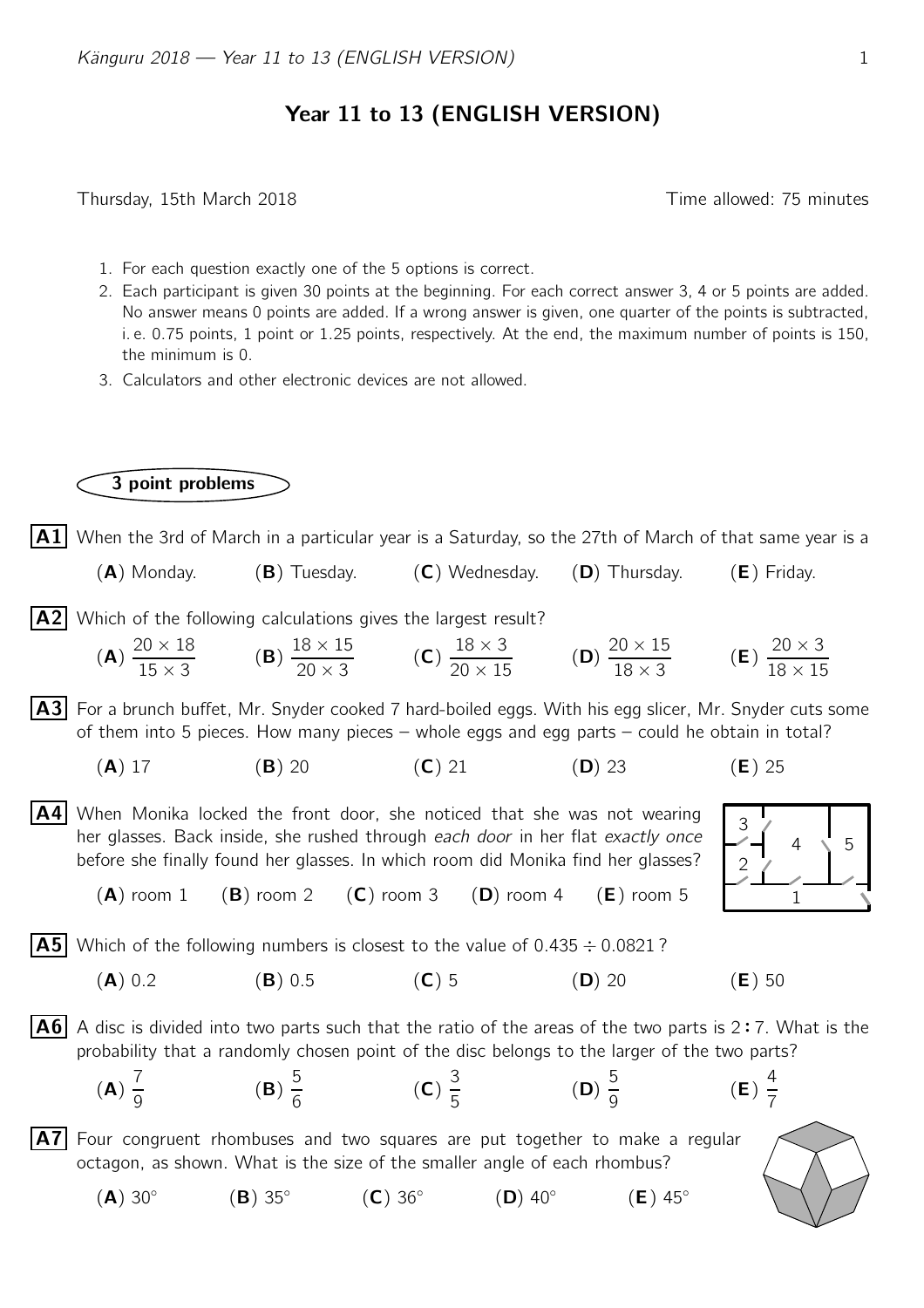$|AB|$  There are two types of badgers: Meles and Arctonyx. Arctonyx is found only in East and Southeast Asia. Which of the following statements can therefore be concluded?

- 
- (A) All badgers are found in Asia. (B) In Asia, only Arctonyx is found.

h

- (C) Meles is found in America. (D) Meles is found only in Africa.
- (E) Arctonyx is not found in Australia.

 $\mathsf{A9}$  In how many ways can the number 1001 be written as a sum of two prime numbers?

(A) 0 (B) 1 (C) 3 (D) 5 (E) 8

 $(A)$   $(B)$   $(C)$   $(D)$   $V$   $(E)$ 

 $|A10|$  Under a running water tap, Karoline fills a vase with water up to the top. The graph shows the height  $h$  of the water in the vase as a function of the time  $t$ . Which of the following could be the shape of the vase that Karoline just filled?



 $p$  euros. What was the original price of the second smartphone?

(B) 1 4

(**A**) 
$$
\frac{2}{3}p
$$
 euros (**B**)  $\frac{3}{2}p$  euros (**C**)  $\frac{17}{18}p$  euros (**D**)  $\frac{18}{17}p$  euros (**E**) p euros

 $\boxed{B2}$  |  $\sqrt{17} - 5$ | + |  $\sqrt{17} + 5$ | =

> (A) 1 3

(**A**) 10 (**B**) 
$$
2 \times \sqrt{17}
$$
 (**C**)  $\sqrt{34} + 10$  (**D**)  $2 \times \sqrt{17} + 10$  (**E**) 0

 $|B3|$  The centers of the faces of a cube are the vertices of an octahedron, as indicated in the diagram. The side length of the cube is 1. What is the volume of the octahedron?

> (C) 1 5



t

**B4** Marion bought plants for her balcony: 3 pansies in 3 different colours and 6 primroses in 6 different colours. In a large bowl she wants to plant 2 pansies and 4 primroses. In how many ways can Marion choose them from the plants she bought?

(D) 1 6 (E) 1 8

(A) 24 (B) 30 (C) 45 (D) 60 (E) 96

**B5** The prism shown in the diagram is formed by two triangles and three rectangles.  $\bigwedge \longrightarrow x$ The six vertices of this prism should be labelled with the numbers from 1 to 6 in such a way that for each rectangle the sum of the numbers at the four vertices is the same. One vertex is already labelled with 1. What is  $x$ ?

(A) 2 (B) 3 (C) 4 (D) 5 (E) 6

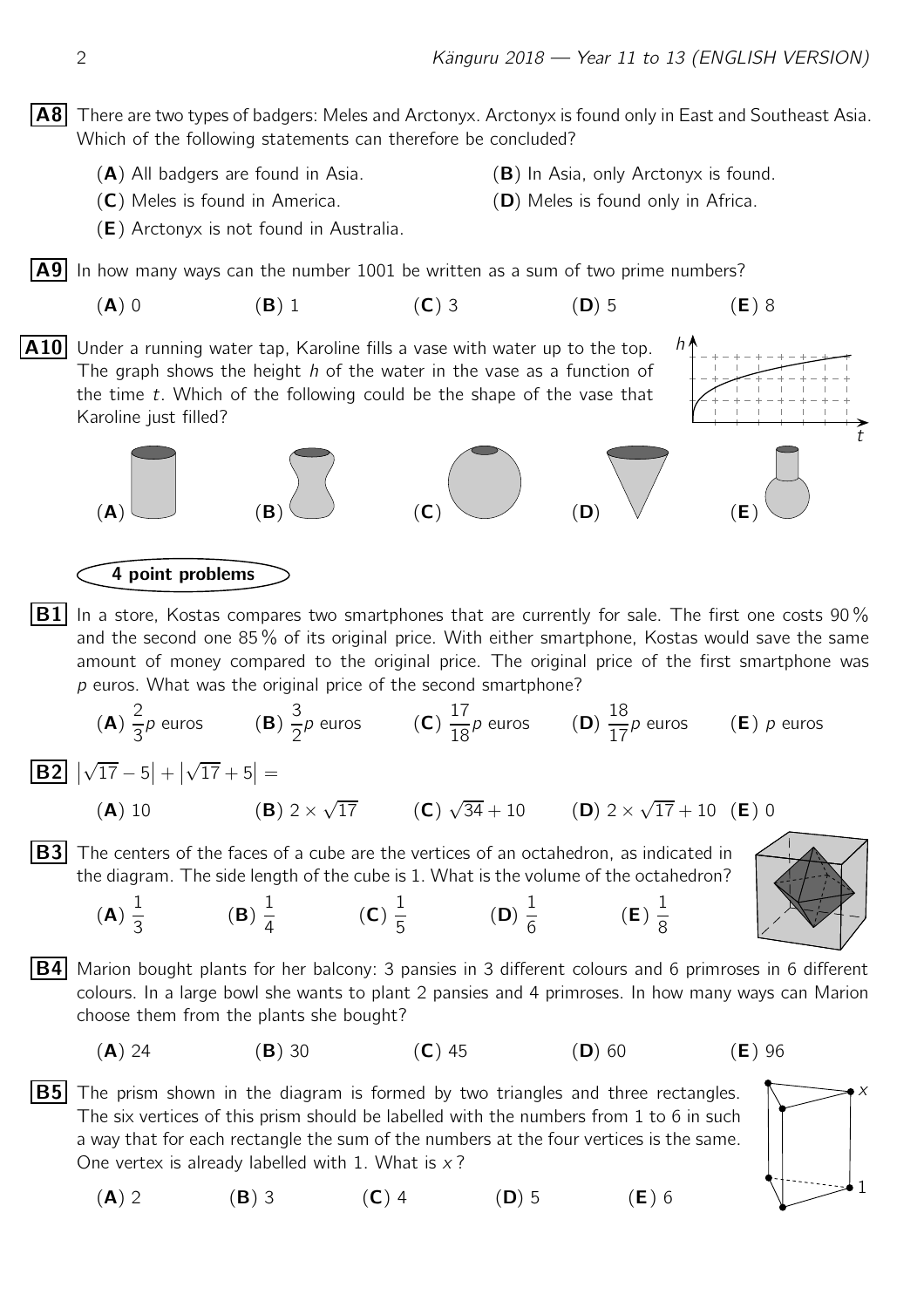

 $(A)$  at counter 1  $(B)$  at counter 2  $(C)$  at counter 3  $(D)$  at counter 4  $(E)$  at counter 5